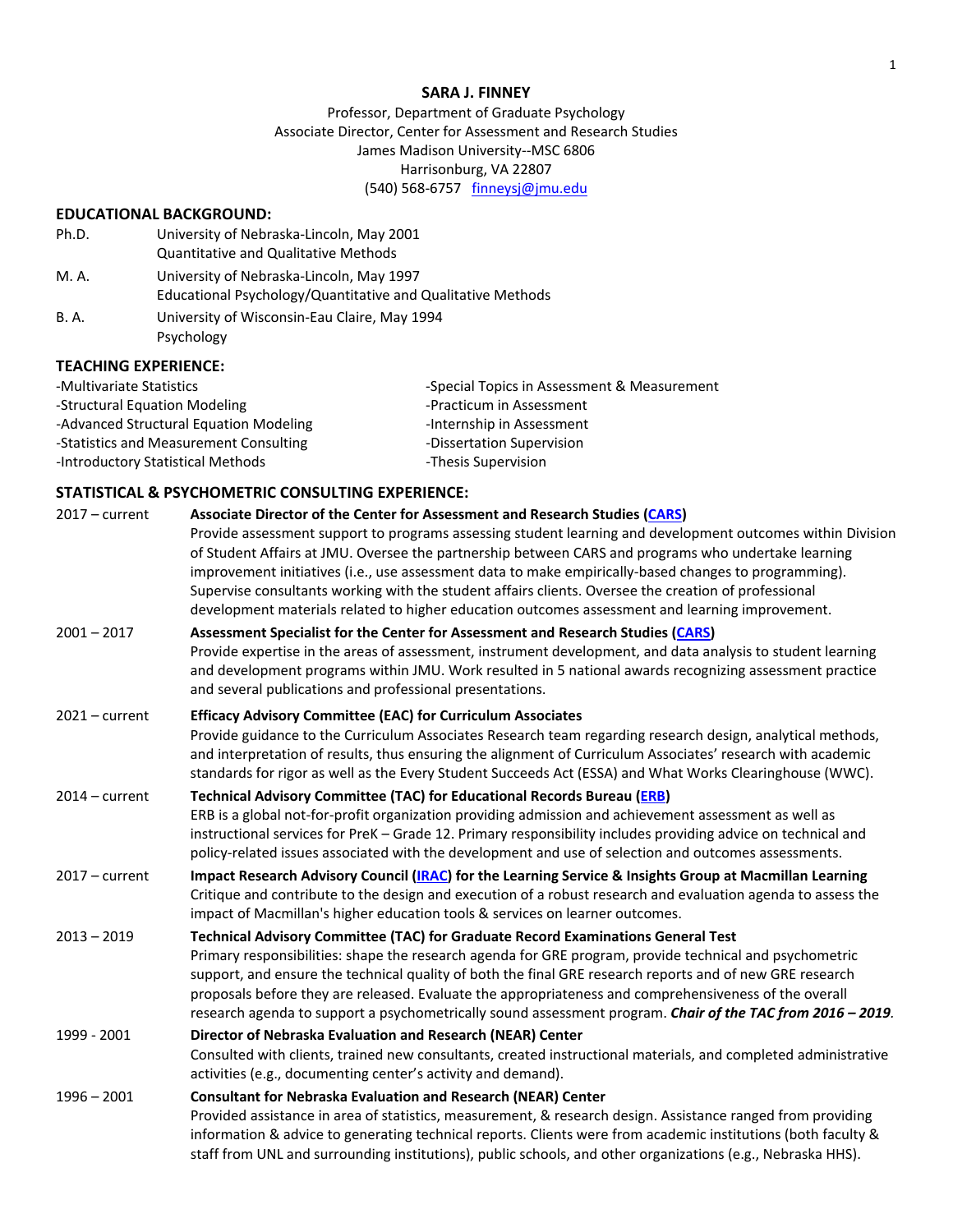# **HONORS/AWARDS:**

- Spring 2021: *[Ford Faculty Award](https://www.jmu.edu/assessment/sass/FordAward21.shtml)*. This university-wide award is presented to one faculty member who possesses a record of excellence in research, teaching, curriculum development, professional development initiatives, and the integration of teaching and scholarship to benefit the student learning process. The faculty member's accomplishments at JMU and in the profession is demonstrated via clear evidence of their contributions.
- Fall 2020: *[Leo Doherty Award for Outstanding Leadership and Service](https://www.jmu.edu/assessment/sass/NERA_AWARD_Finney_2020.shtml)* from the Northeastern Educational Research Association given to "a member of long-standing who has generously given of self to NERA, to advance its mission and to enable it to thrive".
- Spring 2019: *[NASPA Assessment, Evaluation and Research Knowledge Community National Innovation Award](http://www.jmu.edu/assessment/sass/NASPA-Award-Annoucement.shtml)* for "Student Affairs Assessment 101" educational program. *National award.*
- Spring 2014: *Outstanding Teaching Award* from the Department of Graduate Psychology, James Madison University
- Spring 2012: *Outstanding Mentor Award* [from the Conference of Southern Graduate Schools.](http://www.csgs.org/awards/faculty-award-winners/) Awarded to one faculty member from 163 universities across 15 states for outstanding success in mentoring graduate students.
- Spring 2012: *[NASPA Excellence GRAND Gold Award](https://www.naspa.org/images/uploads/main/Gold1104.pdf)* for the assessment of JMU's transfer orientation program: "Implementation Fidelity and Outcomes Assessment for Transfer Orientation: Making Empirically-Based Decisions about Program Effectiveness". *This is a national award and the highest award in assessment.*
- Fall 2011: *Thomas F. Donlon Memorial Award for Distinguished Mentoring* from the Northeastern Educational Research Association for "Outstanding Mentorship of Students and Colleagues".
- Spring 2011: *Provost Award for Excellence in Graduate-level Advising* for "Significant contributions and superlative achievement in the delivery of quality academic advising", James Madison University
- Spring 2011: *Outstanding Scholarship Award* from the Department of Graduate Psychology, James Madison University
- Spring 2010: *Outstanding Service Award* from the Psychology Graduate Student Organization (PGSA), JMU
- Spring 2009: **ACPA (American College Personnel Association)** *Emerging Best Practice in Student Affairs Assessment Award* for the assessment plan for the Summer Springboard Orientation program at JMU. *National award*.
- Spring 2008: *[All Together One Award](https://www.jmu.edu/alltogetherone/people/finney-sara.shtml)* from James Madison University for "Creating an environment characterized by a feeling of caring, a commitment to working together and a dedication to learning".
- Spring 2007: *Outstanding Faculty in Graduate Psychology Award* from Psychology Graduate Student Organization, JMU
- Spring 2007: **ACPA (American College Personnel Association)** *Emerging Best Practice in Student Affairs Assessment Award* for the assessment plan for the Civic Responsibility Judicial Affairs program at JMU. *National award*.
- Fall 2006: *Outstanding Teaching Award* from the Graduate Psychology Department, James Madison University
- Fall 2005: *First Year, Second Mile Award* by the Division of Orientation and First Year Experience at James Madison University for "Unparalleled and Selfless Contributions to the Success of First Year Students"
- Fall 2003: *Outstanding Junior Faculty Award* from the Graduate Psychology Department, James Madison University
- Spring 2003: *Outstanding Faculty in Psychology Award* by the Psychology Graduate Student Organization (PGSA), JMU

### **[PUBLICATIONS](https://scholar.google.com/citations?user=-XYE5egAAAAJ&hl=en) (\*student, 58 publications co-authored with students)**

- 75. Finney, S.J., \*Gilmore, G.R., & \*Alahmadi, S. (in press). "What's a good measure of that outcome?" Resources to find existing and psychometrically-sound measures. *Research & Practice in Assessment*.
- 74. \* Perkins, B.A., Pastor, D.A., & Finney, S.J. (in press). Between- and within-examinee variability in test-taking effort and test emotions during a low-stakes test. *Applied Measurement in Education.*
- 73. \*Pope, A., Finney, S.J. & \*Crewe, M. (in press). Evaluating the effectiveness of an academic success program: Showcasing the importance of theory to practice. *Journal of Student Affairs Inquiry.*
- 72. \*Satkus, P. & Finney, S.J. (in press). Antecedents of examinee motivation during low-stakes tests: Examining the variability in effects across different research designs. *Assessment and Evaluation in Higher Education.* DOI: [10.1080/02602938.2020.1846680](https://doi.org/10.1080/02602938.2020.1846680)
- 71. Finney, S.J. & \*Buchanan, H.A. (2021). A more efficient path to learning improvement: Using repositories of effectiveness studies to guide evidence-informed programming. *Research & Practice in Assessment, 16*(1), 36-48.
- 70. Finney, S.J., Wells, J.B., & Henning, G.W. (2021). *The need for program theory and implementation fidelity in assessment practice and standards* (Occasional Paper No. 51). Urbana, IL: University of Illinois and Indiana University, National Institute for Learning Outcomes Assessment (NILOA).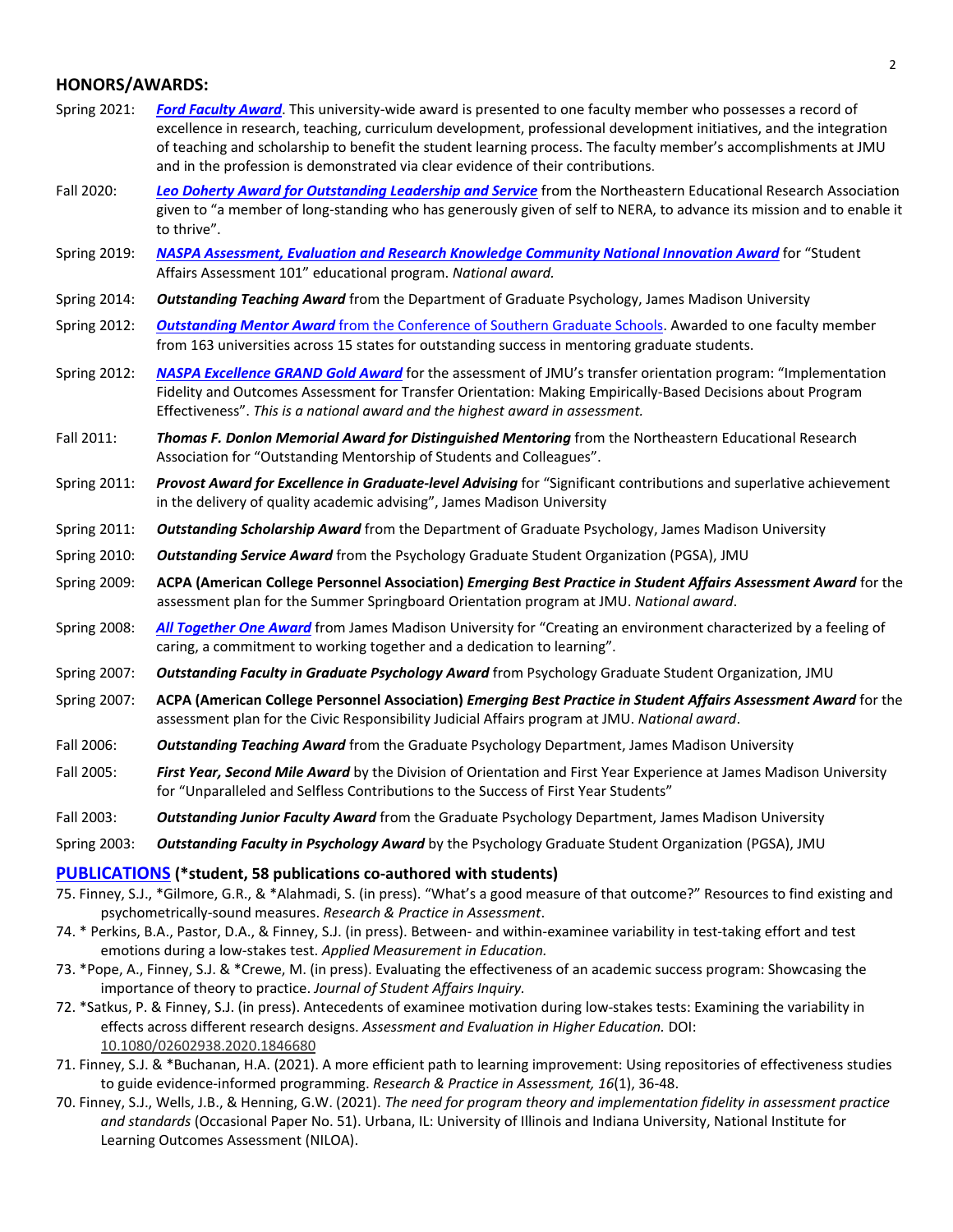- 69. Horst, S.J., Finney, S.J., \*Prendergast, C.O., \*Pope, A. & \*Crewe, M. (2021). The credibility of inferences from program effectiveness studies published in student affairs journals: Potential impact on programming and assessment. *Research & Practice in Assessment, 16*(2), 17-32.
- 68. \*Myers, A.J. & Finney, S.J. (2021). Change in self-reported motivation before to after test completion: Relation with performance. *Journal of Experimental Education*, *89*, 74-94. DOI[: 10.1080/00220973.2019.1680942](https://doi.org/10.1080/00220973.2019.1680942)
- 67. \*Myers, A.J. & Finney, S.J. (2021). Does it matter if examinee motivation is measured before or after a low-stakes test? A moderated mediation analysis. *Educational Assessment*, *26*, 1-19. DOI: [10.1080/10627197.2019.1645591](https://doi.org/10.1080/10627197.2019.1645591)
- 66. Finney, S.J., \*Perkins, B.A., & \*Satkus, P. (2020). Examining the simultaneous change in emotions during a test: Relations with expended effort and test performance. *International Journal of Testing*, *20*, 274-298. DOI: [10.1080/15305058.2020.1786834](https://doi.org/10.1080/15305058.2020.1786834)
- 65. Finney, S.J., \*Satkus, P. & \*Perkins, B.A. (2020). The effect of perceived test importance and examinee emotions on expended effort during a low-stakes test: A longitudinal panel model. *Educational Assessment*, 25, 159 – 177. DOI: [10.1080/10627197.2020.1756254](https://doi.org/10.1080/10627197.2020.1756254)
- 64. \*Perkins, B.A., \*Satkus, P., & Finney, S.J. (2020). Examining the factor structure and measurement invariance of test emotions across testing platform, gender, and time. *Journal of Psychoeducational Assessment*, *38*, 969-981. DOI: [10.1177/0734282920918726](https://doi.org/10.1177%2F0734282920918726)
- 63. \*Smith, K.L. & Finney, S.J. (2020). Elevating program theory and implementation fidelity in higher education: Modeling the process via an ethical reasoning curriculum. *Research & Practice in Assessment*, *15*(2), 5-17.
- 62. Bandalos, D.L., & Finney, S.J. (2019). Factor analysis: Exploratory and confirmatory. In G.R. Hancock, L. M. Stapleton, & R.O. Mueller (Eds.), The reviewer's guide to quantitative methods in the social sciences (pp. 98-122). New York, NY: Routledge.
- 61. Finney, S.J. & Horst, S.J. (2019). Standards, standards, standards: Mapping professional standards for outcomes assessment to assessment practice. *Journal of Student Affairs Research and Practice, 56,* 310-325*.*
- 60. Finney, S.J. & Horst, S.J. (2019). The status of assessment, evaluation, and research in student affairs. In V. L. Wise & Z. Davenport (Eds.), *Student affairs assessment, evaluation, and research:* A *guidebook for graduate students and new professionals* (pp. 3 - 19). Springfield, IL: Charles Thomas Publisher.
- 59.\*Pope, A., Finney, S.J., & \*Bare, A. (2019). The essential role of program theory: Fostering theory-driven practice and high-quality outcomes assessment in student affairs. *Research & Practice in Assessment*, *14*, 5–17.
- 58.\*Smith, K.L., Finney, S.J., & Fulcher, K.H. (2019). Connecting assessment practices with curricula and pedagogy via implementation fidelity data. *Assessment and Evaluation in Higher Education*, *44*, 263 – 282.
- 57. Finney, S.J., Barry, C.L., Horst, S.J., & \*Johnston, M.M. (2018). Exploring profiles of academic help seeking: A mixture modeling approach. *Learning and Individual Differences*, *61*, 158-171.
- 56. Finney, S.J., \*Myers, A. J., & \*Mathers, C.E. (2018). Test instructions do not moderate the indirect effect of perceived test importance on test performance in low-stakes testing contexts. *International Journal of Testing*, 18, 297 – 322.
- 55.\*Mathers, C.E., Finney, S.J., & Hathcoat, J. (2018). Student learning in higher education: A longitudinal analysis and faculty discussion. *Assessment and Evaluation in Higher Education, 43,* 1211-1227.
- 54.\*Yost, A.B & Finney, S.J. (2018). Assessing the unidimensionality of trait reactance using a multi-faceted model assessment approach. *Journal of Personality Assessment*, *100*, 186-196.
- 53.\*Bashkov, B. & Finney, S.J. (2017). Apples to apples: How to investigate whether you are measuring the same construct over time. *SAGE Research Methods Cases.* <http://methods.sagepub.com/case/how-investigate-whether-you-are-measuring-same-construct-over-time>
- 52.\*Smith, K.L., Finney, S.J., & Fulcher, K.H. (2017). Actionable steps for engaging assessment practitioners and faculty in implementation fidelity research. *Research & Practice in Assessment*, *12*, 71-86.
- 51.\*Barry, C. & Finney, S.J. (2016). Modeling change in effort across a low stakes testing session: A latent growth curve modeling approach. *Applied Measurement in Education*, *29*, 46 – 64.
- 50. Finney, S.J., DiStefano, C. & \*Kopp, J.P. (2016). Overview of estimation methods and preconditions for their application with structural equation modeling. In K. Schweizer & C. DiStefano (Eds.), *Principles and methods of test construction: Standards and recent advancements* (pp.135 - 165). Boston, MA: Hogrefe.
- 49. Finney, S.J., \*Mathers, C.E., & \*Myers, A.J. (2016). Investigating the dimensionality of examinee motivation across instruction conditions in low-stakes testing contexts. *Research & Practice in Assessment, 11*, 5 – 17.
- 48. Finney, S.J. & \*Smith, K.L. (2016). *Ignorance is not bliss: Implementation fidelity and learning improvement*. Urbana, IL: University of Illinois and Indiana University, National Institute for Learning Outcomes Assessment (NILOA).
- 47. Finney, S. J., Sundre, D.L., \*Swain, M.S., & \*Williams, L. M. (2016). The validity of value-added estimates from low-stakes testing contexts: The impact of change in test-taking motivation and test consequences. *Educational Assessment*, *21*, 60 – 87.
- 46.\*Sessoms, J.C., Finney, S.J., & \*Kopp, J.P. (2016). Does the measurement or magnitude of academic entitlement change over time? *Measurement & Evaluation in Counseling and Development,* 49, 243-257*.*
- 45. Pastor, D.A. & Finney, S.J. (2015). Promoting the use of path diagrams in quantitative research. In M. McCrudden, G. Schraw, and C. Buckendahl (Eds.), *Use of Visual Displays in Research and Testing: Coding, Interpreting, and Reporting Data* (pp. 111-144). Charlotte, NC. Information Age.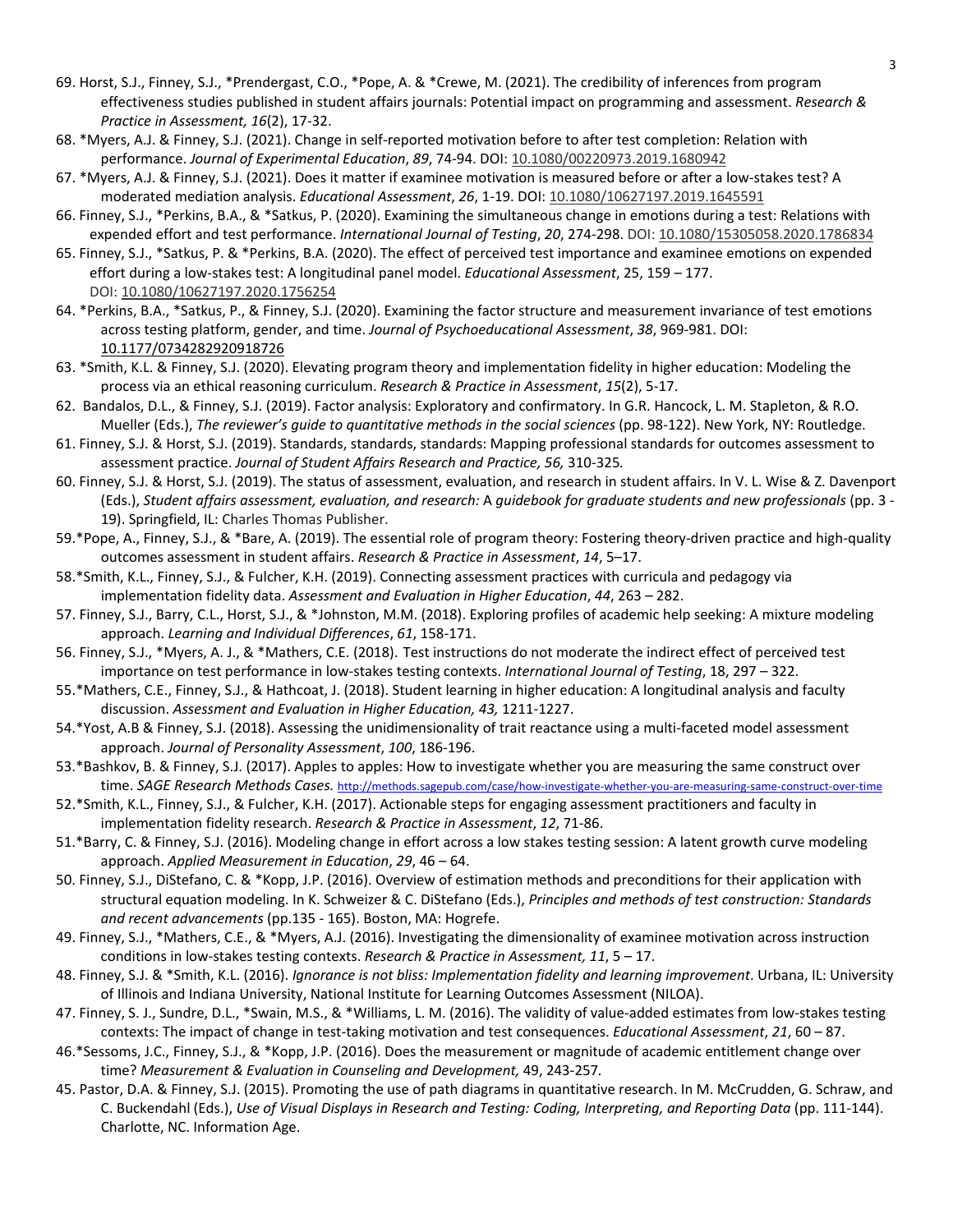- 44. Pastor, D.A. & Finney, S.J. (2015). Quantitative Psychology. In J.G. Irons & R.L. Miller (Eds.). *Academic advising: A handbook for advisors and students volume 2: A guide to the sub-disciplines*. Retrieved from the Society for the Teaching of Psychology web site[: http://teachpsych.org/ebooks/academic-advising-2015-vol2](http://teachpsych.org/ebooks/academic-advising-2015-vol2)
- 43.\*Sessoms, J.C. & Finney, S.J. (2015). Measuring and modeling change in examinee effort on low-stakes tests across testing occasions. *International Journal of Testing*, 15, 356 – 388.
- 42.\*Fisher, R., \*Smith, K., Finney, S.J. & \*Pinder, K. (2014). The importance of implementation fidelity data for evaluating program effectiveness. *About Campus*, 19, 28-32.
- 41.\*Zilberberg, A., Finney, S.J., \*Marsh, K.R. & Anderson, R.A. (2014). The role of students' attitudes and test-taking motivation on the validity of college institutional accountability tests: A path analytic model. *International Journal of Testing, 14,* 360-384.
- 40.\*Bashkov, B. & Finney, S.J. (2013). Applying Longitudinal Mean and Covariance Structures (LMACS) analysis to assess construct stability over two time points: An example using psychological entitlement. *Measurement and Evaluation in Counseling and Development, 46,* 289-314*.*
- 39. Finney, S.J., & DiStefano, C. (2013). Nonnormal and categorical data in structural equation modeling. In G.R. Hancock & R.O. Mueller (Eds.), A second course in structural equation modeling (2<sup>nd</sup> ed., pp. 439-492). Charlotte, NC: Information Age.
- 38.\*Gerstner, J.J. & Finney, S.J. (2013). Measuring the implementation fidelity of student affairs programs: A critical component of the outcomes assessment cycle. *Research & Practice in Assessment*, *8*, 15 – 28.
- 37.\*Kopp, J.P. & Finney, S.J. (2013). Linking academic entitlement and student incivility using latent means modeling. *Journal of Experimental Education*, *81*, 322-336.
- 36. Pastor, D.A. & Finney, S.J. (2013). Using visuals displays to enhance understanding of quantitative research. In G. Schraw, M. McCrudden, & D. Robinson (Eds.). *Learning through visual displays* (pp. 387 – 415). Charlotte, NC: Information Age.
- 35.\*Swain, M.S., Finney, S.J., & \*Gerstner, J.J. (2013). A practical approach to assessing implementation fidelity. *Assessment Update, 25*(1), p 5-7, 13.
- 34.\*Zilberberg, A., Anderson, R.A., Finney, S.J., & \*Marsh, K.R. (2013). American college students' attitudes toward institutional accountability testing: Developing measures. *Educational Assessment*, *18*, 208-234.
- 33. Finney, S.J. & Pastor, D.A. (2012). Attracting students to the field of measurement. *Educational Measurement: Issues and Practice*, 31(2), 2-7.
- 32.\*Zilberberg, A., Anderson, R.A., Swerdzewski, P.J., Finney, S.J., & \*Marsh, K.R. (2012). Growing up with No Child Left Behind: An initial assessment of the understanding of college students' knowledge of accountability testing. *Research & Practice in Assessment, 7,* 12-25.
- 31.\*Brown, A.R. & Finney, S.J. (2011). Low-stakes testing and psychological reactance: Using the Hong Psychological Reactance Scale to better understand compliant and non-compliant examinees. *International Journal of Testing, 11*, 248 - 270.
- 30.\*Brown, A.R., Finney, S.J., & \*France, M.K. (2011). Using the bifactor model to represent the dimensionality of the Hong Psychological Reactance Scale. *Educational and Psychological Measurement*, 71, 170-185.
- 29.\*Kopp, J.P., Zinn, T. E., Finney, S.J., & \*Jurich, D. P. (2011). The development and evaluation of the Academic Entitlement Questionnaire. *Measurement and Evaluation in Counseling and Development*, 44, 105 – 129.
- 28.\*Swerdzewski, P.J., Harmes, J.C., & Finney, S.J. (2011). Two approaches for identifying low-motivated students in a low-stakes assessment context. *Applied Measurement in Education, 24,* 162 – 188.
- 27. Bandalos, D.L., & Finney, S.J. (2010). Factor analysis: Exploratory and confirmatory. In G.R. Hancock & R.O. Mueller (Eds.), *The reviewer's guide to quantitative methods in the social sciences* (pp. 93-114). Florence, KY: Routledge Education.
- 26.\*Baranik, L. E., Barron, K.E., & Finney, S.J. (2010). Examining specific vs. general measures of goal orientation. *Human Performance*, *23*, 155- 172.
- 25.\*Barry, C. L., \*Horst, S.J., Finney, S. J., \*Brown, A. R., & \*Kopp, J. (2010). Do examinees have similar test-taking effort? A highstakes question for low-stakes testing. *International Journal of Testing, 10,* 342 – 363.
- 24.\*France, M. K. & Finney, S. J. (2010). Conceptualization and utility of university mattering: A construct validity study. *Measurement and Evaluation in Counseling and Development, 43*, 48-65.
- 23.\*France, M., Finney, S.J., & \*Swerdzewski, P. (2010). Students' group and member attachment to their university: A construct validity study of the University Attachment Scale. *Educational & Psychological Measurement, 70, 440 - 458*.
- 22.\*Johnston, M.M. & Finney, S.J. (2010). Measuring basic needs satisfaction: Evaluating previous research and conducting new psychometric evaluations of the Basic Needs Satisfaction in General Scale. *Contemporary Educational Psychology*, *35*, 280- 296.
- 21.\*Van Eck, K., Finney, S.J., & Evans, S. (2010). Parent report of ADHD symptoms of early adolescents: A confirmatory factor analysis of the Disruptive Behavior Disorders Scale. *Educational and Psychological Measurement*, *70*, 1042 – 1059.
- 20.\*Barry, C.L. & Finney, S.J. (2009). Can we be confident in how we measure college confidence? A psychometric investigation of the College Self-efficacy Inventory. *Measurement & Evaluation in Counseling and Development*, 42, 197 – 222.
- 19.\*Barry, C.L. & Finney, S.J. (2009). Does it matter how data are collected? A comparison of testing conditions and the implications for validity. *Research & Practice in Assessment*, *3*, 1-15.
- 18.\*France, M. & Finney, S.J. (2009). What matters in the measurement of mattering? A construct validity study. *Measurement & Evaluation in Counseling and Development, 42,* 104 – 120*.*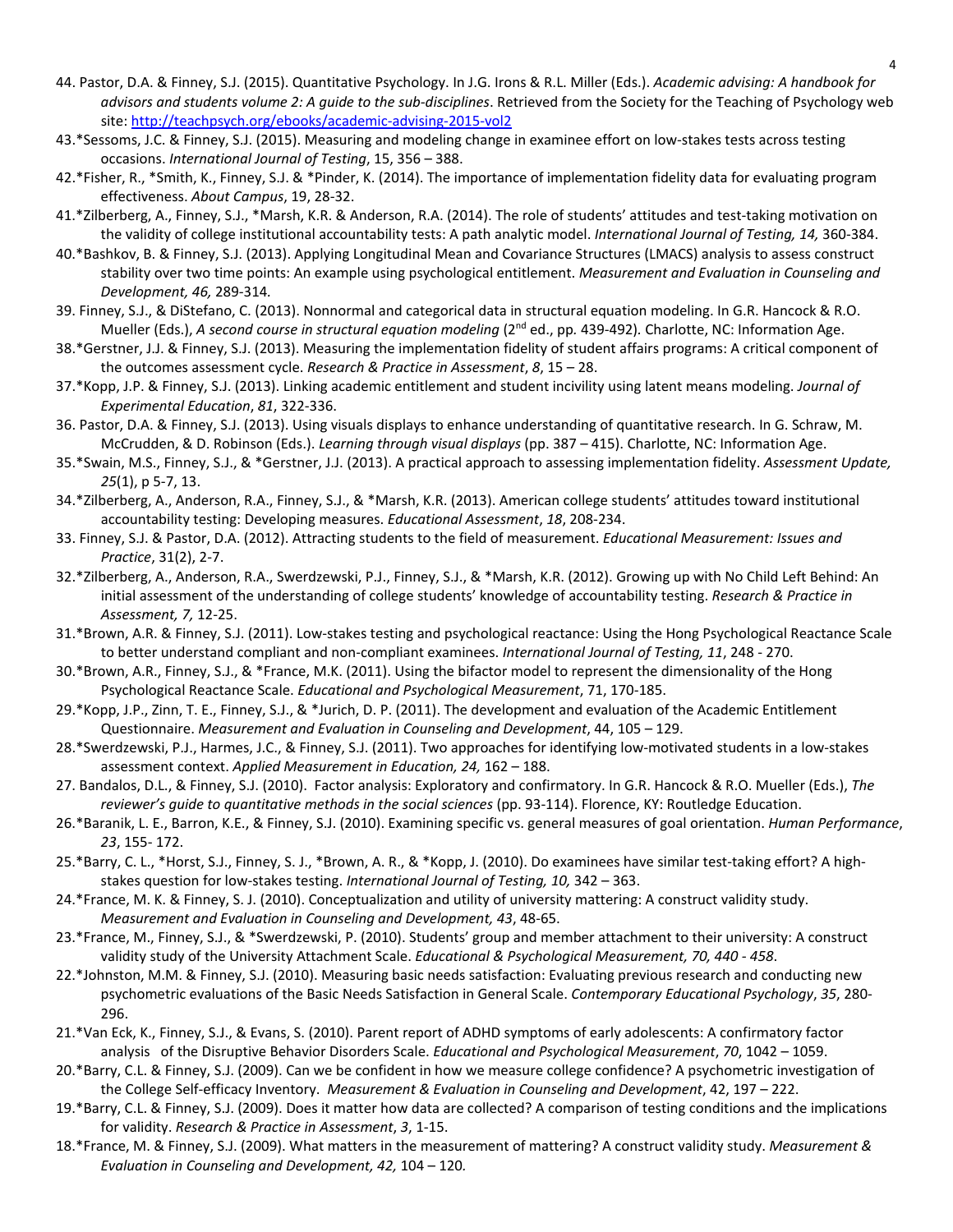- 17. \*Swerdzewski, P.J., Harmes, J.C., & Finney, S.J. (2009). Skipping the test: Using empirical evidence to inform policy related to students who avoid taking low-stakes assessment in college. *Journal of General Education*, *58*, 167-195.
- 16. Thelk, A., Sundre, D.L.,\*Horst, S.J., & Finney, S.J. (2009). Motivation matters: Using the Student Opinion Scale (SOS) to make valid inferences about student performance. *Journal of General Education*, *58*, 129-151.
- 15. \*Campbell, H., \*Barry, C., \*Joe, J., & Finney, S.J. (2008). Configural, metric, and scalar invariance of the Modified Achievement Goal Questionnaire across African American and White university students. *Educational and Psychological Measurement*, *68*, 988-1007.
- 14. \*Cordon, S.L., & Finney, S.J. (2008). Measurement invariance of the Mindful Attention Awareness Scale. *Measurement & Evaluation in Counseling and Development*, *40*, 228 -245.
- 13. \*Baranik, L.E., Barron, K.E., & Finney, S.J. (2007). Measuring goal orientation in a work domain: Construct validity evidence for the 2 x 2 framework. *Educational and Psychological Measurement, 67,* 697-718.
- 12. \*Horst, S.J., Finney, S.J., & Barron, K.E. (2007). Moving beyond academic achievement goal measures: A Study of Social Achievement Goals. *Contemporary Educational Psychology*, 32, 667– 698.
- 11. Nietfeld, J.L., Finney, S.J., Schraw, G. & McCrudden, M.T. (2007). A test of theoretical models that account for information processing demands. *Contemporary Educational Psychology*, 32, 499 – 515.
- 10. Finney, S.J. (2007). [Review of the book *Exploratory and confirmatory factor analysis: Understanding concepts and applications*.] *Applied Psychological Measurement*, *31*, 245-248.
- 9. \*Davis, S.L., & Finney, S.J. (2006). Examining the psychometric properties of the Cross Cultural Adaptability Inventory*. Educational and Psychological Measurement,* 66, 318-330.
- 8. Finney, S.J., & DiStefano, C. (2006). Nonnormal and categorical data in structural equation models. In G.R. Hancock & R.O. Mueller (Eds.). *A second course in structural equation modeling* (pp. 269 - 314). Greenwich, CT: Information Age.
- 7. \*Fairchild, A., & Finney, S.J. (2006). Investigating validity evidence for the Experience in Close Relationships-Revised Questionnaire. *Educational and Psychological Measurement*, 66, 116 – 135.
- 6. \*Fairchild, A., \*Horst, S.J., Finney, S.J., & Barron, K.E. (2005). Evaluating existing and new validity evidence for the Academic Motivation Scale*. Contemporary Educational Psychology,* 30, 331 -358.
- 5. Finney, S.J., \*Pieper, S.L., & Barron, K.E. (2004). Examining the psychometric properties of the Achievement Goal Questionnaire in a general academic context. *Educational and Psychological Measurement*, 64, 365-382.
- 4. Bandalos, D.L., Finney, S.J., & Geske, J.A. (2003). A model of statistics achievement based on achievement goal theory. *Journal of Educational Psychology, 95*, 604-616.
- 3. Finney, S.J., & Schraw, G.J. (2003). Self-efficacy beliefs in college statistics courses. *Contemporary Educational Psychology, 28,* 161- 186.
- 2. Bandalos, D. L., & Finney, S. J. (2001). Item parceling issues in structural equation modeling. In G. A. Marcoulides & R. E. Shumaker (Eds.), *Advanced structural equation modeling: New developments and techniques.* Mahwah, NJ: Lawrence Erlbaum Assoc.
- 1. Wise, S. L., Finney, S.J., Enders, C.K., Freeman, S.A., & Severance, D.D. (1999). Examinee judgments of changes in item difficulty: Implications for item review in computerized adaptive testing. *Applied Measurement in Education, 12*, 185 -198*.*

# **INVITED KEYNOTES/WEBINARS/PANELS (\* indicates student):**

- Finney, S.J., \*Alahmadi, S., \*Buchanan, H., & \*Patterson, C. (2021, Oct). *Curated resources for high-quality assessment practice*. Invited panel at the annual meeting of the Assessment Institute, Virtual.
- Bandalos, D.L., Finney, S.J., Geisinger, K., Matos, H., Sireci, S. & Zenisky, A. (2021, July). *Demystifying peer review processes: A how-to conversation for proposals and manuscripts*. Invited panel for Northeastern Educational Research Association, Virtual.
- Deng, N., Finney, S.J., Hamilton, L. & Pierre-Louis, M. (2021, May). *Mentoring and mentorship of women in measurement*. Invited panel for the organization Women in Measurement (WIM), Virtual.
- Finney, S.J., Wise, V. & Davenport, Z. (2021, April). *Using data for continuous improvement so that all may learn*. Invited panel for the Western Michigan University Assessment in Action Conference, Virtual.
- Finney, S.J. (2020, Oct). *Using program theory and implementation fidelity to aid in interpreting outcomes assessment data.* Keynote address for the New England Student Affairs Assessment Institute, Virtual.
- Randall, J., Rios, J., Buckendahl, C., Finney, S.J., Huff, K., Madison, M., & Tong, Y. (2020, June). *Graduate training in educational measurement and psychometrics: A curricula review of graduate programs in the U.S*. Panel session at the annual meeting of the National Council on Measurement in Education, Virtual.
- Horst, S.J., Lovett, M., Hershock, C., Finney, S.J., & Fulcher, K.H. (2019, June). *Assessment for learning improvement: Comparing two universities' approaches to reveal key principles and strategies*. Educause Webinar.
- Finney, S.J. (2019, May). *Program theory: Necessary for the use of assessment results.* Keynote address at Virginia Commonwealth University Student Affairs Assessment Retreat, Richmond, VA.
- Finney, S.J. & Lovett, M. (2019, May). *The JMU-CMU partnership: Sharing skillsets to evidence student learning*. Invited panel for the Empirical Educators Project, Carnegie Mellon University.
- Finney, S.J. (2019, Feb). *Using implementation fidelity data to evaluate & improve program effectiveness.* Webinar sponsored by Weave.
- Finney, S.J. (2018, Oct). *Showcasing the utility of implementation fidelity data when evaluating program effectiveness.* Keynote address at Assessment Institute, IUPUI, Indiana.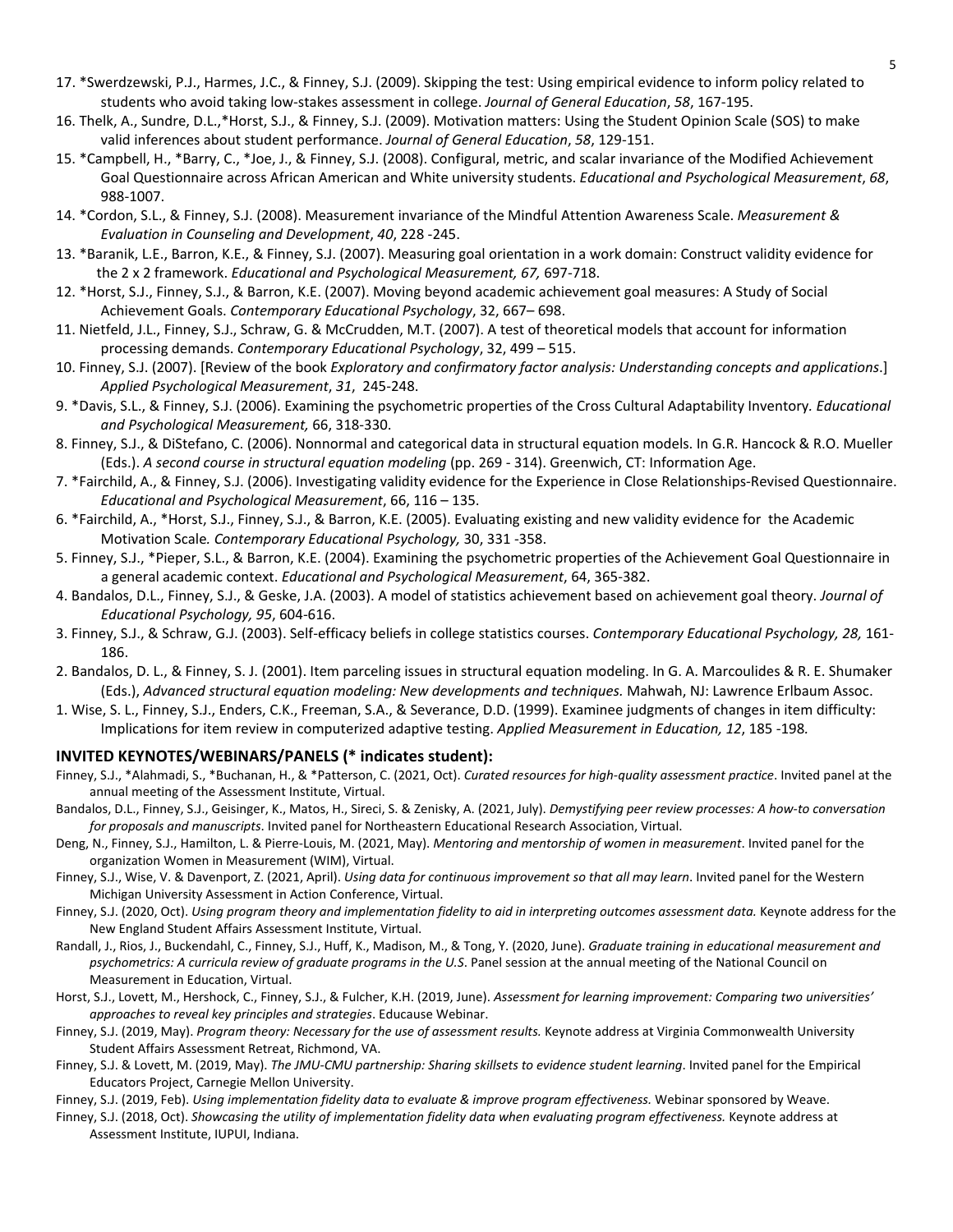- Finney, S.J., Madison, M., McCoach, B., & Sireci, S. (2018, Oct). *How to prepare for a career in higher education*. Invited panel discussion at the annual meeting of the Northeastern Educational Research Association, Trumbull, CT.
- Finney, S.J. & Bradshaw, L. (2018, Sept). *Designing assessment programs that support data use*. Invited presentation for the Quantitative, Qualitative and Psychometric Methods Research Seminar, University of Nebraska, Lincoln.
- Finney, S.J. (2018, March). *Toward more accurate inferences: Test-taking motivation matters*. Invited presentation for the Empirical Educator Project, Stanford University.
- \*Holzman, M., Sunde, S.,\*Miesen, C., & Finney, S.J. (2016, Oct). *Enhancing student learning: A multi-year implementation fidelity assessment of orientation*. Sponsored webinar by ACPA.
- Finney, S.J., Foley, B., Gorin, J., Koro-Ljungberg, M., Stapleton, L. & Tesar, M. (2016, April). *Oh, the places you will go! Finding your way in measurement and research methodology.* Invited panel at annual meeting of American Educational Research Association, Washington DC.
- DePascale, C., Finney, S.J., Jones, A., Van Meter, P., & Young, J. (2015, Oct). *Exploring different job areas and developing effective job-seeking skills*. Invited panel discussion at the annual meeting of the Northeastern Educational Research Association, Trumbull, CT.
- Finney, S.J. & Pastor, D. A. (2014). *Promoting the use of path diagrams in quantitative research and teaching*. Invited address to Quantitative Methods graduate students and faculty. University of Georgia, Athens, GA.
- Finney, S.J. & \*Foelber, K. (2013). *Quantitative psychology: Why you should consider this field of study*. Invited address to psychology students and faculty. Franklin & Marshall College, Lancaster, PA.
- Finney, S.J. (2012). *Implementation fidelity*. Voices of Experience address for the May Symposium Professional Development Institute. Center for Faculty Innovation, James Madison University.
- Finney, S.J. & \*Rodgers, M. (2012). *The field of quantitative psychology.* Invited address for PSI CHI induction ceremony. Berea College, Berea, KY.
- Finney, S.J. & \*Barry, C. (2008). *What is quantitative psychology and why are there so many jobs?* Invited address for PSI CHI induction ceremony. Berea College, Berea, KY.
- Finney, S.J. & \*Swerdzewski, P. (2008). *What is quantitative psychology?* Invited address to members of Measurement Course. Christopher Newport University, Newport News, VA.
- Finney, S.J. & \*Kalisik, P. K. (2007). *What is quantitative psychology?* Invited address to members of PSI CHI. Appalachian State University, Boone, NC.
- Finney, S.J. (multiple years). *The what, why, and how of outcomes assessment*. Invited presentation to College Student Personnel Administration students in Psyc 651. James Madison University.
- Finney, S.J. & Pastor, D.A. (multiple years). *What is quantitative Psychology?* Invited presentation to Psyc 200 (Orientation to Psychology) students. James Madison University.

#### **PROFESSIONAL DEVELOPMENT SESSIONS/WORKSHOPS (\* indicates student):**

- Finney, S.J. & Henning, G.W (2021, Oct). *The integration of program theory, implementation fidelity, and equity-minded assessment.* Presented at the annual meeting of the Assessment Institute, Virtual.
- Henning, G.W. & Finney, S.J. (2021, June). *Using program theory and implementation fidelity to guide equity-minded assessment*. Presented at the annual conference for Association for the Assessment of Learning in Higher Education, Virtual.
- Finney, S.J., Henning, G.W., & Wells, J. (2021, March). *Leveraging program theory and implementation fidelity for equity-centered assessment*. Presented at the annual meeting of NASPA, Virtual.
- Finney, S.J. (2020, May). *Implementation fidelity: Data you need when evaluating and improving programming.* Presented at the Higher Education Assessment Conference, Henniker, NH.
- \*Pope, A., \*Patterson, C., \*Gonzalez, S., & Finney, S.J. (2019, Nov). *Inspiration to action: Using program theory to engage with learning outcomes assessment*. Presented at the annual meeting of the Virginia Assessment Group, Richmond, VA.
- \*Pope, A., Horst, S.J., \*Prendergast, C., Finney, S. J., & \*Crewe, M. (2019, June). *Let's get real: Applying research design principles to a messy assessment world*. Workshop at annual meeting of the Association for the Assessment of Learning in Higher Education, St Paul, MN.
- Finney, S.J. & \*Sauder, D. (2017, Jan). *An introduction to Structural Equation Modeling (SEM)*. Invited three-hour training session at the Center for Faculty Innovation, James Madison University.
- Finney, S.J., Bradshaw, L. & Sireci, S. (2016, May). *Quantitative methods in evaluating the quality of assessments*. Workshop presented at the annual conference of psychology, Athens Institute of Education and Research, Athens, Greece.
- Finney, S.J. & \*Foelber, K. (2015, Oct). *An introduction to Structural Equation Modeling (SEM)*. Invited training session at the annual meeting of the Northeastern Educational Research Association, Trumbull, CT.
- Finney, S.J. & \*Gerstner, J. (2013, Dec). *How do I use assessment results? The utility of implementation fidelity data for program improvement*. Invited workshop at the annual meeting of SACSCOC, Atlanta, GA.
- Finney, S.J. & \*Gerstner, J. (2013, Jan). *Implementation fidelity—What? Why? How?* Invited workshop for the Center for Faculty Innovation, James Madison University
- Finney, S.J. & \*Gerstner, J. (2012, July). *What is implementation fidelity and why do assessment professionals need to know about it?* Invited workshop at the Assessment Institute, James Madison University.
- Finney, S.J. & \*Gerstner, J. (2012, March). *Incorporating implementation fidelity into the outcomes assessment cycle*. Invited training session at the University of Nevada, Reno.
- Finney, S. J. & Pastor, D. A. (2011, Oct.) *Longitudinal modeling from two perspectives: SEM & HLM*. Invited training session at the annual meeting of the Northeastern Educational Research Association, Rocky Hill, CT.
- Finney, S.J. (2011, July). *An overview of basic and intermediate structural equation modeling techniques*. Invited two-day workshop for the Educational Testing Services (ETS), Princeton, NJ.
- Gerstner, J., Swain, M., Sunde, S., McCoy, T., & Finney, S.J. (2011, June). *Why doesn't my transfer orientation work? The importance of assessing program implementation*. Invited half-day workshop for the annual meeting of NASPAs Assessment & Persistence Conference, Las Vegas.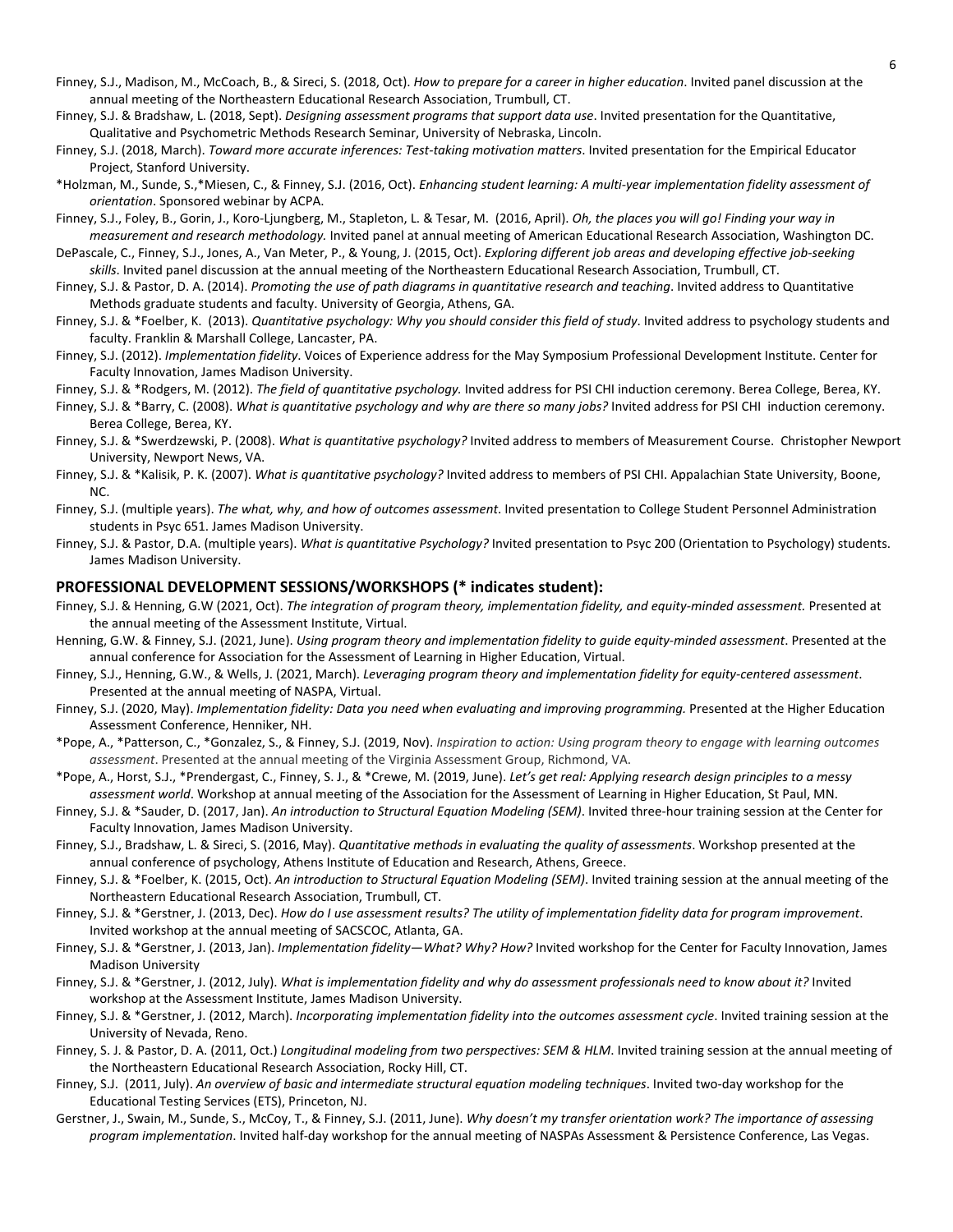- Gerstner, J., Swain, M., Sunde, S., McCoy, T., & Finney, S.J. (2011, June). *Evaluating implementation fidelity for student affairs programming: An important but often neglected aspect of program assessment.* Invited half-day workshop for Assessment Fellows in the Center for Assessment & Research Studies, James Madison University.
- McCoy, T., Swain, M., Gerstner, J., & Finney, S.J. (2011, April). *365 days to create and implement an assessment plan.* Invited training session presented to the Division of Student Affairs, James Madison University.
- Finney, S.J. (2011, Jan). *An Introduction to Latent Growth Modeling (LGM)*. Invited one-day workshop for The College Board, Newtown, PA.
- Finney, S.J. (2010, Oct). *An Introduction to Structural Equation Modeling (SEM)*. Invited training session at the annual meeting of the Northeastern Educational Research Association, Rocky Hill, CT.
- Finney, S.J. (yearly). *Assessment within the division of student affairs: The importance and the process*. Invited training session for College Student Personal Administrators M.A. program. James Madison University, Harrisonburg, VA.
- Fulcher, K., Finney, S.J., \*France, M.K., \*Russell, J., \*Zilberberg, A., & Anderson, R. (2009, Fall & Spring). *The importance and process of outcomes assessment*. Two-day workshop for Office of Special Assistant to the President, James Madison University.
- Finney, S.J. & \*Swerdzewski, P (2008, Feb). *The "What", "Why" and "How" of outcomes assessment in student affairs.* Invited half-day workshop for the Division of Student Affairs, Christopher Newport University, Newport News, VA.
- Finney, S.J., \*Swerdzewski, P., \*Joe, J., & Day-Miller, B. (2007, September). *Accountability and strategic planning: Identifying common student learning and development objectives within the division of student affairs*. Invited one-day workshop for the Division of Student Affairs and University Planning, James Madison University, Harrisonburg, VA.
- Finney, S.J. (2006, September). *Introduction to Structural Equation Modeling (SEM)*. Invited training session for College of Business, James Madison University, Harrisonburg, VA.
- Finney, S.J. & DiStefano, C. (2006, April). *Non-Normal and categorical data in Structural Equation Modeling (SEM)*. Invited training session at the annual meeting of the American Educational Research Association, San Francisco.

#### **PROFESSIONAL PRESENTATIONS OF RESEARCH (\* indicates student):**

- Finney, S.J. & \*Buchanan, H. (2020, Oct). *A more efficient path to learning improvement: The utility of evidence-informed programming and practices.* Paper presented at the annual meeting of the Assessment Institute, Virtual.
- Finney, S.J. & Henning, G.W (2020, Oct). *Incorporating program theory and implementation fidelity in CAS Self-Study.* Paper presented at the annual meeting of the Assessment Institute, Virtual.
- \*Satkus, P. & Finney, S.J. (2020, Sept). *Test value and emotions: Predicting examinee effort and performance on low-stakes tests*. Paper presented at the annual meeting of the National Council on Measurement in Education, Virtual.
- Smith, K.L. & Finney, S. J. (2019, Nov). *Helping students learn better: Elevating program theory and implementation fidelity in a university-level context*. Paper presented at the annual meeting of the Association for the Study of Higher Education, Portland, OR.
- \*Perkins, B. A., Finney, S. J. & \*Satkus, P. (2019, July). *Predicting examinee effort and test performance from change in emotions during a test: A latent growth model*. Paper presented at the annual meeting of the European Conference on Psychological Assessment, Brussels.
- \*Satkus, P., Finney, S. J. & \*Perkins, B. A. (2019, July). *Examining the functioning of test emotions items across testing platforms and gender: A measurement invariance study*. Paper presented at the annual meeting of the European Conference on Psychological Assessment, Brussels.
- Finney, S. J. (2019, June). *A theory-based logic model for a multi-week student affairs program*. Paper presented in the symposium titled *Why and How Programs Impact Student Learning and Development: The Value of Program Theory in Outcomes Assessment* at the annual meeting of the Association for the Assessment of Learning in Higher Education, St Paul, MN.
- Finney, S.J. & Smith, K.L. (2019, June). *The utility of implementation fidelity data when assessing program effectiveness and using results for learning improvement*. Paper presented at annual meeting of the Association for Assessment of Learning in Higher Education, St Paul, MN.
- \*Perkins, B.A, Finney, S.J., & Satkus, P. (2019, May). *Examining configural, metric, and scalar invariance of test emotion items over time*.
- Poster presented at the annual meeting of the Association of Psychological Sciences, Washington DC. \*Satkus, P., Finney, S.J., & \*Perkins, B. A. (2019, May). *Simultaneous change in emotions during testing: A multivariate growth model*. Poster
- presented at the annual meeting of the Association of Psychological Sciences, Washington DC.
- \*Bare, A.K., Finney, S.J. & \*Pope, A. (2019, March). *Meet your match: How theory-based measures help connect outcomes and programming*. Presented at annual meeting of ACPA, Boston, MA.
- Finney, S. J. & Horst, S. J. (2019, March). *Standards, standards, standards: Mapping professional standards to assessment practice*. Paper presented at annual meeting of ACPA, Boston, MA.
- \*Pope, A., Finney, S.J. & \*Bare, A.K. (2019, March). *Friend not foe: Using theory to develop impactful programs*. Paper presented at annual meeting of ACPA, Boston, MA.
- \*Perkins, B.A., \*Satkus, P. & Finney, S. J. (2018, Oct). *Exploring emotional reactions during low-stakes testing.* Paper presented at annual meeting of the Northeastern Educational Research Association, Trumbull, CT.
- \*Pope, A. & Finney, S. J. (2018, Oct). *Developing interventions to impact noncognitive constructs: The necessity of articulating theory-based program logic.* Paper presented at annual meeting of the Northeastern Educational Research Association, Trumbull, CT.
- Finney, S.J. & Horst, S. J. (2018, June). *Student affairs professionals' commitment to and competency in assessment: Spotlighting an often untapped partner in evidencing student learning.* Presented at the annual meeting of the Higher Education Data Sharing Consortium, Spokane, WA.
- \*Myers, A.J. & Finney, S.J. (2018, April). *Analysis of change: Examining the effect of attributional bias on self-reported motivation*. Paper presented at the annual meeting of the National Council on Measurement in Education, NYC.
- \*Myers, A.J. & Finney, S.J. (2018, April). *Does it matter when examinee motivation is measured? A moderated mediation analysis*. Paper presented at the annual meeting of the American Educational Research Association, NYC.
- \*Satkus, P., Finney, S.J., & \*Perkins, B. (2018, April). *Going beyond test-taking motivation: Students' emotional reactions when completing tests for institutional accountability mandates*. Paper presented at the annual meeting of the American Educational Research Association, NYC.
- \*Myers, A.J. & Finney, S. J. (2017, Oct). *When should examinee motivation be measured? A structural means modeling approach*. Paper presented at annual meeting of the Northeastern Educational Research Association, Trumbull, CT.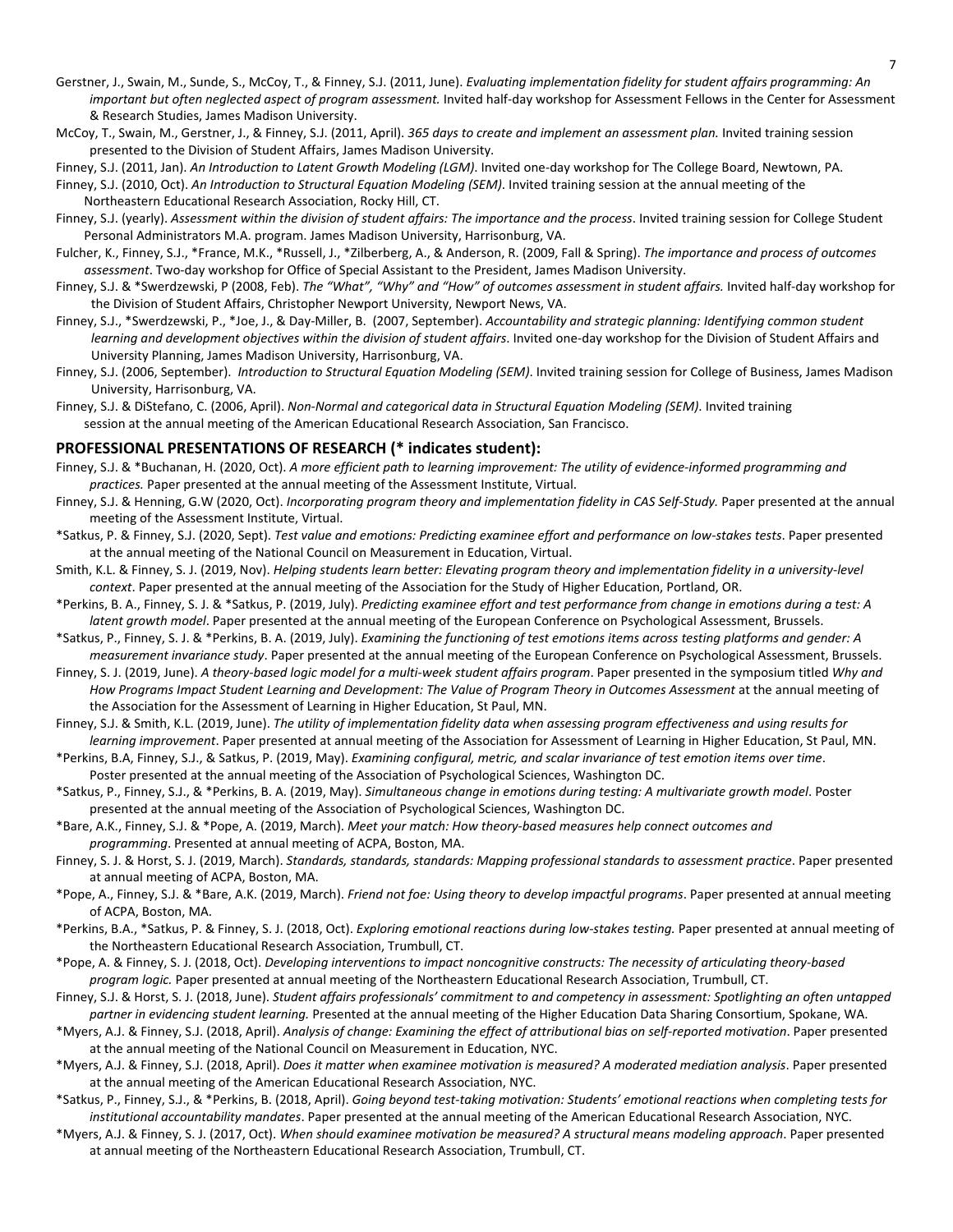- Finney, S. J. & Horst, S. J. (2017, May). *Extending the 3 x 2 achievement goal model to the general academic domain*. Poster presented at annual meeting of Association for Psychological Sciences, Boston.
- \*Mathers, C. & Finney, S. J. (2017, May). *Motivation filtering for valid learning inferences: The motivation measure may not matter*. Poster presented at annual meeting of Association for Psychological Sciences, Boston.
- \*Myers, A.J. & Finney, S. J. (2016, Oct). *Investigating the dimensionality of examinee anxiety across test instruction conditions in low-stakes testing context.* Paper presented at the annual meeting of Northeastern Educational Research Association, Trumbull, CT.
- \*Mathers, C.E., Finney, S.J., & \*Myers, A.J. (2016, July). *How test instructions impact motivation and anxiety in low-stakes settings*. Poster presented at the annual international meeting of the Psychometric Society, Asheville, NC.
- \*Myers, A.J., Finney, S.J., & \*Mathers, C. E. (2016, July). *A moderated meditation model of test importance, examinee effort, and test performance across test instruction conditions*. Paper presented at meeting of the International Test Commission, Vancouver, Canada.
- \*Holzman, M., Sunde, S.,\*Miesen, C., & Finney, S.J. (2016, March). *Enhancing student learning: A multi-year implementation fidelity assessment of orientation*. Sponsored presentation delivered at College Student Educators International Conference, Montreal, CA.
- \*Holzman, M., \*Miesen, C. & Finney, S.J. (2015, Nov). *Closing the assessment loop: Using implementation fidelity data to make informed changes to programming*. Presented at annual meeting of the Virginia Assessment Group, Richmond, VA.
- Kopp, J. P. & Finney, S. J. (2015, Oct.). *The development and evaluation of the Academic Entitlement Questionnaire (AEQ)*. Paper presented at the annual meeting of the Northeastern Educational Research Association, Trumbull, CT.
- Finney, S.J., DiStefano, C., & \*Kopp, J.P. (2015, May). *An alternative method for modeling ordered categorical data in SEM: Applying ML estimation to latent correlations.* Poster presented at annual meeting of Association for Psychological Sciences, New York.
- Finney, S. J. & Pastor, D. A. (2015, May). *Using path diagrams to facilitate teaching "traditional" statistics*". Poster presented at annual meeting of Association for Psychological Sciences, New York.
- \*Sessoms, J. & Finney, S.J. (2014, Oct). *Predicting change in examinee effort on low-stakes tests*. Paper presented at the annual conference of the Northeastern Educational Research Association, Trumbull, CT.
- Finney, S.J. & Sundre, D. L. (2014, July). *Examinee motivation: A global challenge for best testing practice*. Poster presented at the annual conference of the International Test Commission, San Sebastian, Spain.
- Sundre, D. L. & Finney, S. J. (2014, July). *Challenges to best practices in assessment: Act locally—think globally*. Paper presented at the annual conference of the International Test Commission, San Sebastian, Spain.
- Finney, S. J., Sundre, D. L., \*Swain, M., & \*Williams, L.(2014, April). *Are value-added estimates influenced by test consequences in large-scale, lowstakes testing contexts?* Paper presented at the annual meeting of the American Educational Research Association, Philadelphia, PA.
- \*Kopp, J.P. & Finney, S. J. (2014, April). *Missing data treatment when estimating growth with educational accountability data*. Poster presented at the annual meeting of the National Council on Measurement in Education, Philadelphia, PA.
- \*Zilberberg, A. & Finney, S. J. (2014, April). *Measuring students' attitudes toward large-scale accountability testing*. Paper presented at the annual meeting of the American Educational Research Association, Philadelphia, PA.
- \*Zilberberg, A. & Finney, S. J. (2014, April). *Relationship between students' attitudes and performance on accountability tests in higher education: A path model.* Paper presented at the annual meeting of the American Educational Research Association, Philadelphia, PA.
- \*Fisher, R. C., \*Smith, K. L., \*Pinder, K. E., & Finney, S. J. (2013, Oct). *Showcasing the utility of implementation fidelity to evaluate educational programing*. Paper presented at the annual conference of the Northeastern Educational Research Association, Rocky Hill, CT.
- \*Kopp, J. P. & Finney, S. J. (2013, Oct). *Missingness mechanism and impact in a higher education assessment context.* Paper presented at the annual conference of the Northeastern Educational Research Association, Rocky Hill, CT.
- \*Hopkins D.N., \*Swain M.S., \*Williams L.M., Finney S.J., Sundre D.L. (2013, May). *Investigating the dimensionality of test-taking motivation across consequential test conditions.* Poster presented at the annual conference of the Association for Psychological Science, Washington D.C.
- \*Swain M.S., \*Williams L.M., \*Hopkins D.N., Sundre D.L., Finney S.J. (2013, May). *Investigating the (neglected) role of personality in testing.* Poster presented at the annual conference of the Association for Psychological Science, Washington D.C.
- \*Bashkov, B. & Finney, S. J. (2013, April). *How does entitlement change throughout the college career? A longitudinal mean and covariance structures analysis*. Poster presented at the annual meeting of the American Educational Research Association, San Francisco, CA.
- Finney, S. J. & Pastor, D.A. (2013, April). *Working with, not against, the principles of cognitive processing: The power of visual displays to convey statistical information*. Paper presented at the annual meeting of the American Educational Research Association, San Francisco, CA.
- \*Williams, L. M., \*Swain, M. S., \*Hopkins, D. N., Finney, S. J., & Sundre, D. L. (2013, April). *Do the stakes matter? The interplay of conscientiousness, effort, and performance.* Poster presented at annual conference of the American Educational Research Association, San Francisco, CA.
- \*Williams, L., \*Hopkins, D., \*Swain, M., Sundre, D. L., & Finney, S.J. (2012, November). *Raising the stakes: How feedback and personal consequences affect low-stakes testing motivation*. Presented at the annual conference of the Virginia Assessment Group, Richmond, VA.
- \*Gerstner, J., Pastor, D. A. & Finney, S. J. (2012, Oct). *Evaluating the psychometric properties of the Scale of Ethnocultural Empathy: A confirmatory factor analytic approach*. Paper presented at the annual conference of the Northeastern Educational Research Association, Rocky Hill, CT.
- \*Sessoms, J., Finney, S. J. & \*Kopp, J. P. (2012, Oct). *Does academic entitlement change over time? A longitudinal mean and covariance structures (LMACS) study*. Paper presented at the annual conference of the Northeastern Educational Research Association, Rocky Hill, CT.
- Finney, S. J., & \*Kopp, J. P. (2012, May). *Measuring and modeling academic entitlement*. Paper presented at the annual International Conference on Psychology, Athens, Greece.
- \*Barry, C. L., & Finney, S. J. (2012, April). *Using latent growth modeling to examine change in motivation across a low-stakes testing session.* Paper presented at the annual meeting of the American Educational Research Association, Vancouver, CA.
- Finney, S. J. & Pastor, D. A. (2012, April). *Attracting students to the field of measurement*. Paper presented at the annual conference of the National Council for Measurement in Education, Vancouver, CA.
- Sunde, S. A., \*Grays, M. P., \*Swain, M. S., \*Gerstner, J. J., McCoy-Ntiamoah, T. A., & Finney, S. J. (2012, March). *Enhancing a transfer orientation program through assessment.* Presented at the annual meeting of the American College Personnel Association (ACPA), Louisville, KY.
- \*Swain, M. S., Sunde, S. A., \*Gerstner, J. J., McCoy-Ntiamoah, T. A., & Finney, S. J. (2012, March). *Engaging stakeholders in program assessment: The power of implementation fidelity*. Presented at the annual meeting of the American College Personnel Association (ACPA), Louisville, KY.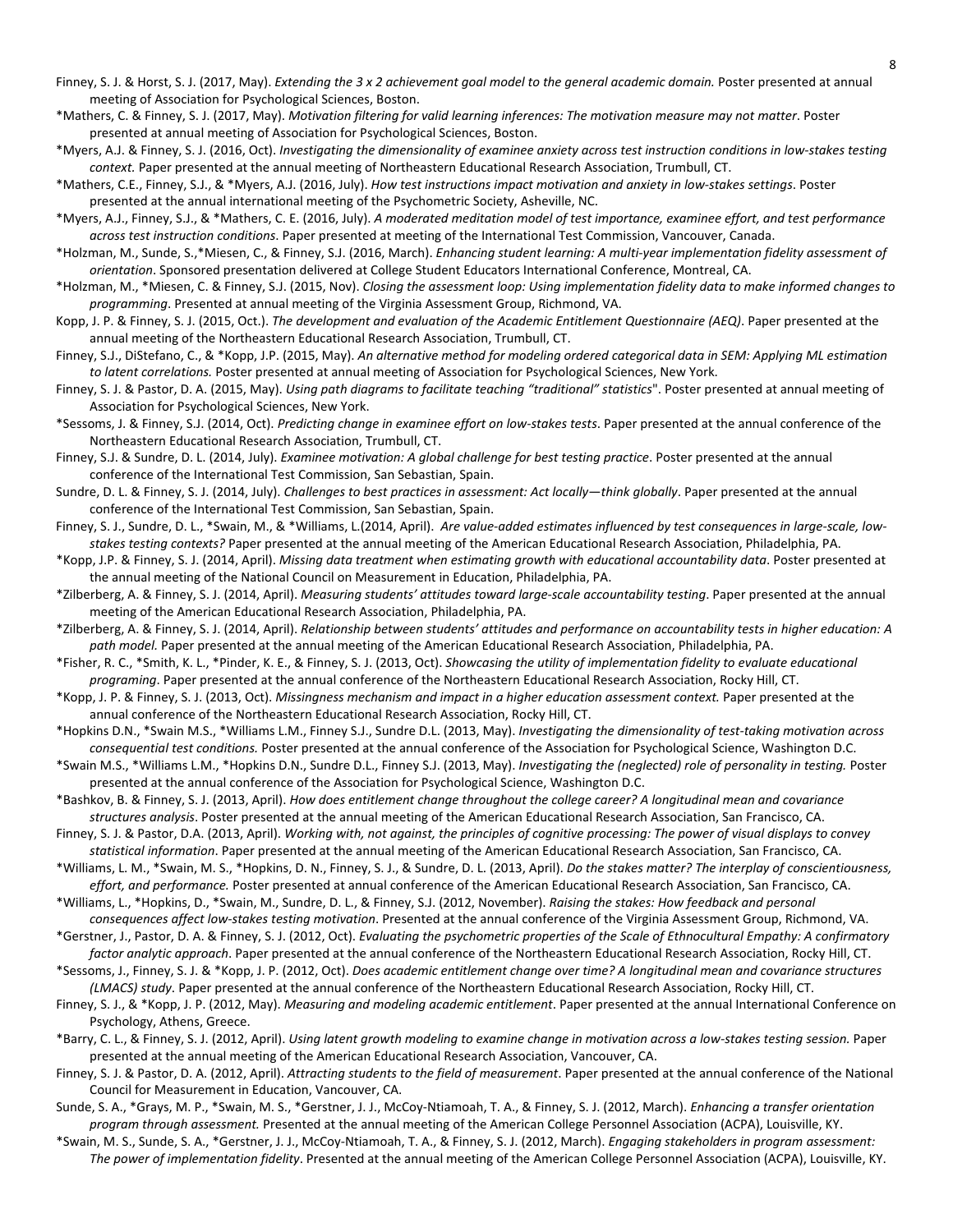- \*Swain, M. S., Sunde, S. A., \*Gerstner, J. J., McCoy-Ntiamoah, T. A., & Finney, S. J. (2012, March). *Implementation fidelity and outcomes assessment for transfer orientation: Making empirically-based decisions about program effectiveness*. Presented at the annual meeting of the National Association of Student Personnel Administrators (NASPA), Phoenix, AZ.
- \*Swain, M. S., Sunde, S. A., \*Gerstner, J. J., McCoy-Ntiamoah, T. A., & Finney, S. J. (2012, March). *Why everyone should assess program implementation*. Presented at the annual meeting of the National Association of Student Personnel Administrators (NASPA), Phoenix, AZ.
- McCoy-Ntiamoah, T. A., \*Swain, M. S., \*Gerstner, J. J., & Finney, S. J. (2011, Nov). *Committing to quality program assessment: Building capacity to assess program effectiveness in one year*. Presented at the Virginia Assessment Group Annual Conference Williamsburg, VA.
- \*Swain, M. S., Sunde, S. A., \*Gerstner, J. J., McCoy-Ntiamoah, T. A., & Finney, S. J. (2011, Nov). *What your assessment plan is missing: Assessing program implementation*. Presented at Virginia Assessment Group Annual Conference, Williamsburg, VA.
- \*Bashkov, B. M., & Finney, S. J. (2011, October). *Is psychological entitlement really stable over time? An empirical investigation*. Paper presented at the annual conference of the Northeastern Educational Research Association, Rocky Hill, CT.
- \*Kopp, J. P., & Finney, S. J. (2011, October). *Building the nomological net of academic entitlement: Metacognition, help-seeking, and GPA*. Paper presented at the annual meeting of the Northeastern Educational Research Association, Rocky Hill, CT.
- \*Zilberberg, A., Swerdzewski, P., Anderson, R., Finney, S. J., & \*Marsh, K. R. (2011, October). *Growing up with No Child Left Behind: Creating a measure of college students' knowledge of accountability testing in K-12*. Paper presented at the annual conference of the Northeastern Educational Research Association, Rocky Hill, CT.
- McCoy, T., \*Swain, M., \*Gerstner, J. & Finney, S.J. (2011, June). *Yes, it is possible! Completing the assessment cycle in one year*. Presented at NASPA's annual Assessment & Persistence Conference, Las Vegas.
- Young, W. & Finney, S. J. (2011, June). *Partnering with purpose: Strategies for creating students affairs assessment process and investment*. Presented at NASPA's annual Assessment & Persistence Conference, Las Vegas.
- \*Bashkov, B., Finney, S. J., & Kopp, J. P. (2011, May). *Measuring entitlement: Evaluating existing and new validity evidence for the Psychological Entitlement Scale* Paper presented at the annual meeting of the Association for Psychological Sciences, Washington DC.
- \*Brown, A. & Finney, S. J. (2011, May). *An examination of the construct validity of the Hong Psychological Reactance Scale.* Paper presented at the annual meeting of the Association for Psychological Sciences, Washington DC.
- \*Kopp, J. P. & Finney, S. J. (2011, May). *Linking academic entitlement and compliance: Measurement invariance and latent mean differences*. Paper presented at the annual meeting of the Association for Psychological Sciences, Washington DC.
- \*Horst, S.J., Finney, S.J. & Enders, C. K. (2011, April). *Exploring examinee motivation in a low-stakes testing context*. Paper presented at the annual meeting of the American Educational Research Association, New Orleans.
- \*Marsh, K. B, Finney, S. J., Anderson, R., & \*Zilberberg, A. (2011, April). *The role of students' attitudes on the validity of institutional accountability test scores: A path model.* Poster presented at the annual meeting of the National Council of Measurement in Education, New Orleans.
- \*Zilberberg, A., Anderson, R., Finney, S. J., & \*Marsh, K. R. (2011, April). *Students' attitudes towards large-scale testing for institutional accountability mandates: Developing a measure*. Paper presented at meeting of American Educational Research Association, New Orleans.
- \*Brown, A. & Finney, S. J. (2010, Oct). *Using the Hong Psychological Reactance Scale to better understand compliant and non-compliant examinees on low-stakes tests*. Paper presented at the annual meeting of the Northeastern Educational Research Association, Rocky Hill, CT.
- \*Kopp, J., Zinn, T., Finney, S.J., & Jurich, D. (2010, Oct). *"I can't believe she gave me a C!" Measuring entitlement in higher education.* Paper presented at the annual meeting of the Northeastern Educational Research Association, Rocky Hill, CT.
- \*Barry, C., \*Horst, S. J., Finney, S. J., \*Brown, A., & Kopp, J. (2010, April). *Do types of test-takers exist? A high-stakes question for low-stakes testing.* Paper presented at the annual meeting of the National Council of Measurement in Education, Denver, CO.
- Kaliski, P. K. & Finney, S. J. (2010, April). *An empirical demonstration of indirect mixture modeling: A hybrid of variable-centered and person-*
- *centered methodological approaches.* Paper presented at the annual meeting of the American Educational Research Association, Denver, CO. \*Barry, C. & Finney, S. J. (2009, Oct.). *Exploring change in test-taking motivation*. Paper presented at the annual meeting of Northeastern Educational Research Association, Rocky Hill, CT.
- \*Brown, A., \*Barry, C., \*Horst, S. J., Finney, S. J., & \*Kopp, J. P. (2009, Oct.). *Modeling test-taking motivation over the course of a low-stakes testing session: A mixture modeling approach*. Paper presented at annual meeting of Northeastern Educational Research Association, Rocky Hill, CT.
- \*Brown, A., Finney, S. J., & \*France, M. K. (2009, Oct.). *Examining the dimensionality of the Hong Psychological Reactance Scale*. Paper presented at the annual meeting of Northeastern Educational Research Association, Rocky Hill, CT.
- Thelk, A., Sundre, D. L., \*Horst, S. J., & Finney, S. J. (2009, Oct.). *Examining inferences about test-taking motivation: The Student Opinion Scale (SOS)*. Paper presented at the annual meeting of Northeastern Educational Research Association, Rocky Hill, CT.
- \*Cid, J & Finney, S. J. (2009, April). *Confirmatory factor analysis of the Big Five Inventory*. Paper presented at the annual meeting of the American Educational Research Association, San Diego, CA.
- \*Barry, C. L., Finney, S. J., \*Johnston, M., & \*Horst, S. J. (2009, April). *Are there distinct academic help-seeking types? An application of mixture modeling*. Paper presented at the annual meeting of the American Educational Research Association, San Diego, CA.
- \*France, M. K. & Finney, S. J. (2009, April). *Examining the psychometric properties of a University Mattering Scale.* Paper presented at the annual meeting of the American Educational Research Association, San Diego, CA.
- \*France, M. K., & Finney, S. J. (2008, Oct). *What matters in the measurement of mattering? A confirmatory factor analysis*. Paper presented at the annual meeting of Northeastern Educational Research Association, Rocky Hill, CT.
- \*Johnston, M. M., \*Barry, C. L., Finney, S. J., & \*Horst, S. J. (2008, Oct.). *Using mixture modeling to better understand academic help seeking in college*. Paper presented at the annual meeting of Northeastern Educational Research Association, Rocky Hill, CT.
- \*Kaliski, P. K., & Finney, S. J. (2008, Oct.). *Using mixture modeling to investigate the number of personality types in college students.* Paper presented at the annual meeting of Northeastern Educational Research Association, Rocky Hill, CT.
- \*Van Eck, K., Finney, S. J., & Evans, S.W. (2008, August). *Measuring parent report disruptive behavior: A confirmatory factor analysis*. Poster presented at the annual meeting of the American Psychological Association, Boston.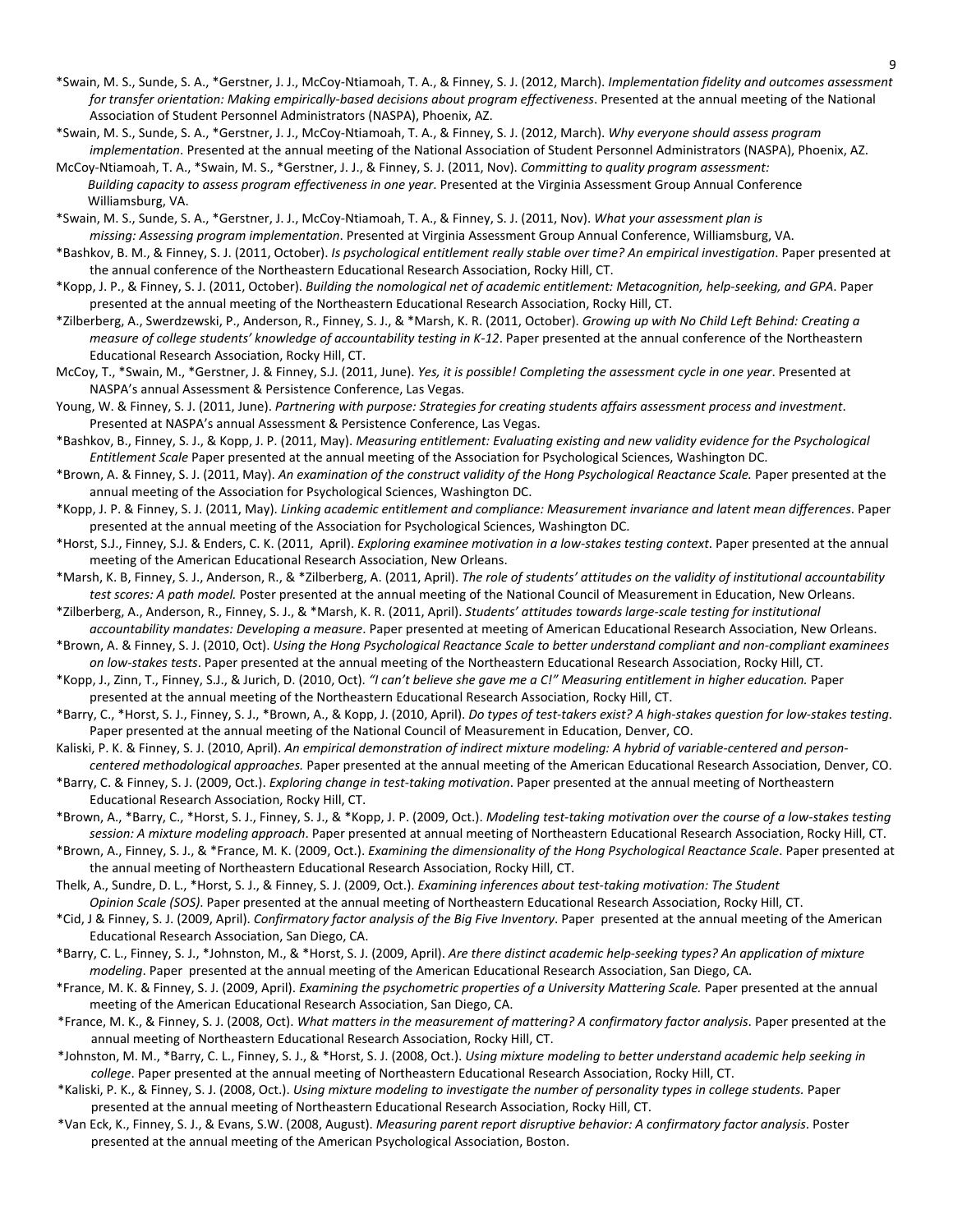- \*Cotten, M.R., \*Swerdzewski, P.J., Finney, S.J., & Bell, A.L. (2008, June). *Comparing senior and sophomore knowledge and confidence concerning academic advising.* Presented at International Assessment and Retention Conference, Scottsdale, AZ.
- Finney, S.J., Mitchell, R., & \*Swerdzewski, P.J. (2008, June). *Cultivating common ground: Determining division-wide student affairs learning and development outcomes.* Presented at International Assessment and Retention Conference, Scottsdale, AZ.
- \*Swerdzewski, P.J., Finney, S.J., \*Joe, J.N. (2008, June). *The Student Affairs Planning and Reporting Template: Evaluating learning and development.* Presented at the International Assessment and Retention Conference, Scottsdale, AZ.
- \*Barry, C. & Finney, S. J. (2008, March). *Does it matter how data is collected? A comparison of testing conditions and the implications for validity*. Presented at the annual meeting of the National Council on Measurement in Education, New York.
- \*France, M, Finney, S. J., & \*Swerdzewski, P. (2008, March). *University attachment for college sophomores and juniors: A focus on its measurement and correlates*. Presented at the annual meeting of the American Educational Research Association, New York.
- \*Sibley, M. Evans, S.W., Finney, S.J., & Frazier, T. (2007, November). *Factor structure of the Conners Parent Rating Scale-Revised Short Form: Implications for the symptomatology of ADHD.* Poster presented at the 41<sup>st</sup> Annual Meeting of the Association for Behavioral and Cognitive Therapies, Philadelphia, PA.
- \*Barry, C.L., & Finney, S.J. (2007, October). *A psychometric investigation of the College Self-Efficacy Inventory*. Paper presented at the annual meeting of the Northeastern Educational Research Association, Rocky Hill, CT.
- Finney, S. J., \*France, M., & Swerdzewski, P. (2007, October). *Are there underlying subpopulations of college attachment? An application of mixture modeling.* Paper presented at the annual meeting of the Northeastern Educational Research Association, Rocky Hill, CT.
- \*France, M. K., Finney, S. J., & \*Swerdzewski, P. (2007, October). *Are university and student attachment distinct constructs: An examination of factor structure and external validity.* Paper presented at meeting of the Northeastern Educational Research Association, Rocky Hill, CT
- \*Kaliski, P. K. & Finney, S. J. (2007, October). *An application of latent transition analysis (LTA) to psychological wellbeing.* Paper presented at the annual meeting of the Northeastern Educational Research Association, Rocky Hill, CT.
- \*Swerdzewski, P.J., Finney, S.J. & Harmes, J.C. (2007, October). *Skipping the test: The phenomenon of test avoidant students in a low-stakes assessment environment*. Paper presented at the annual meeting of the Northeastern Educational Research Association, Rocky Hill, CT.
- \*Swerdzewski, P.J., Finney, S.J., & Harmes, J.C. (2007, October). *Examinee motivation in low-stakes testing: Two approaches to identifying data from low-motivated students in an applied assessment context.* Paper presented at the annual meeting of the Northeastern Educational Research Association, Rocky Hill, CT.
- Barron, K. E., \*Brown, A., \*Kaliski, P.K., & Finney, S.J. (2007, August). *Achievement goal orientations and well-being.* Paper presented at the European Conference for Research on Learning and Instruction, Budapest, Hungary.
- Grande, S., \*France, M., & Finney, S. J. (2007, June). *Does orientation promote learning and development? An assessment plan unearths the answers*. Paper presented at the International Assessment & Retention Conference, St. Louis.
- \*Swerdzewski, P., Finney, S. J., & Bell, A. L. (2007, June). *Assessing the impact of faculty advising: Implications for a peer advising program.*  Paper presented at the International Assessment & Retention Conference, St. Louis.
- Young, W., Finney, S. J., & Bacon, J. (2007, June). *Mentoring as a judicial sanction: Assessing sense of belonging*. Paper presented at the International Assessment & Retention Conference, St. Louis.
- \*Barry, C. L. & Finney, S. J. (2007, May). *A confirmatory factor analysis of the College Self-Efficacy Inventory*. Paper presented at the meeting of the Association for Psychological Sciences, Washington DC.
- \*Brown, A. R., Barron, K. E., \*Kaliski, P. K., & Finney, S. J. (2007, May). *Moving beyond academic outcomes: Linking theories of student motivation with psychological well-Being*. Paper presented at the meeting of the Association for Psychological Sciences, Washington DC.
- \*Kaliski, P. K. & Finney, S. J. (2007, May). *Profiles of psychological well-being in sophomore college students: An application of mixture modeling*. Paper presented at the meeting of the Association for Psychological Sciences, Washington DC.
- \*Swerdzewski, P. & Finney, S. J. (2007, May). *Should we worry about how we measure worry? Analysis of the Student Worry Questionnaire 30*. Paper presented at the meeting of the Association for Psychological Sciences, Washington DC.
- \*Barry, C. L, \*Joe, J.N., \*Kissel, H. & Finney, S. J. (2007, April). *Do African American and White students conceptualize achievement goals the same: A measurement invariance study*. Paper presented at meeting of the American Educational Research Association, Chicago.
- \*Kaliski, P. K., Finney, S. J. & Enders, C. K. (2007, April). *Do the latent profiles of college students' psychological well-being change? An application of latent transition analysis.* Paper presented at the meetting of the American Educational Research Association, Chicago.
- \*Lau, A.R., Finney, S. J., & Meyer, J. P. (2007, April ). *Measuring diversity orientation: The Miville Guzman Universality Diversity Scale*. Paper presented at annual meeting of the American Educational Research Association, Chicago.
- \*Swerdzewski, P., \*Danis, M., Finney, S. J., & Harmes, J. C. (2007, April). *Skipping the test: Using evidence to inform policy related to those students who avoid taking low-stakes assessments in college.* Paper presented at the annual meeting of the National Council of Measurement in Education, Chicago.
- Barron, K. E., \*Baranik, L. E., Finney, S. J. (2006, April). *Mastery-avoidance at work: Discriminant and construct validity*. Paper presented at the meeting of the American Educational Research Association, San Francisco.
- \*Kaliski, P. K. & Finney, S. J (2006, May). *Uncovering the dimensionality and item-wording effect of the Scales of Psychological Well-Being*. Paper presented at the meeting of the Association for Psychological Sciences, New York.
- \*Kaliski, P. K., Finney, S. J. & \*Horst, S. J. (2006, April). *Does socioeconomic status influence achievement goal adoption? An investigation of group differences using structured means modeling*. Paper presented at the meeting of American Educational Research Association, San Francisco.
- \*Kissel, H. & Finney, S. J. (2006, March). *Establishing an effective assessment plan: An example for self-advocacy programs*. Paper presented at the meeting of the National Association of Student Personnel Administrators, Washington DC.
- \*Lau, A. R. & Finney, S. J. (2006, May). *Measuring diversity orientation: An examination of the Miville Guzman Universality Diversity Scale Short Form.* Paper presented at the meeting of the Association for Psychological Sciences, New York.
- \*Swerdzewski, P. & Finney, S. J. (2006, May). *A factor analytic study of the Scale of Perceived Social Self-Efficacy*. Paper presented at the meeting of the Association for Psychological Sciences, New York.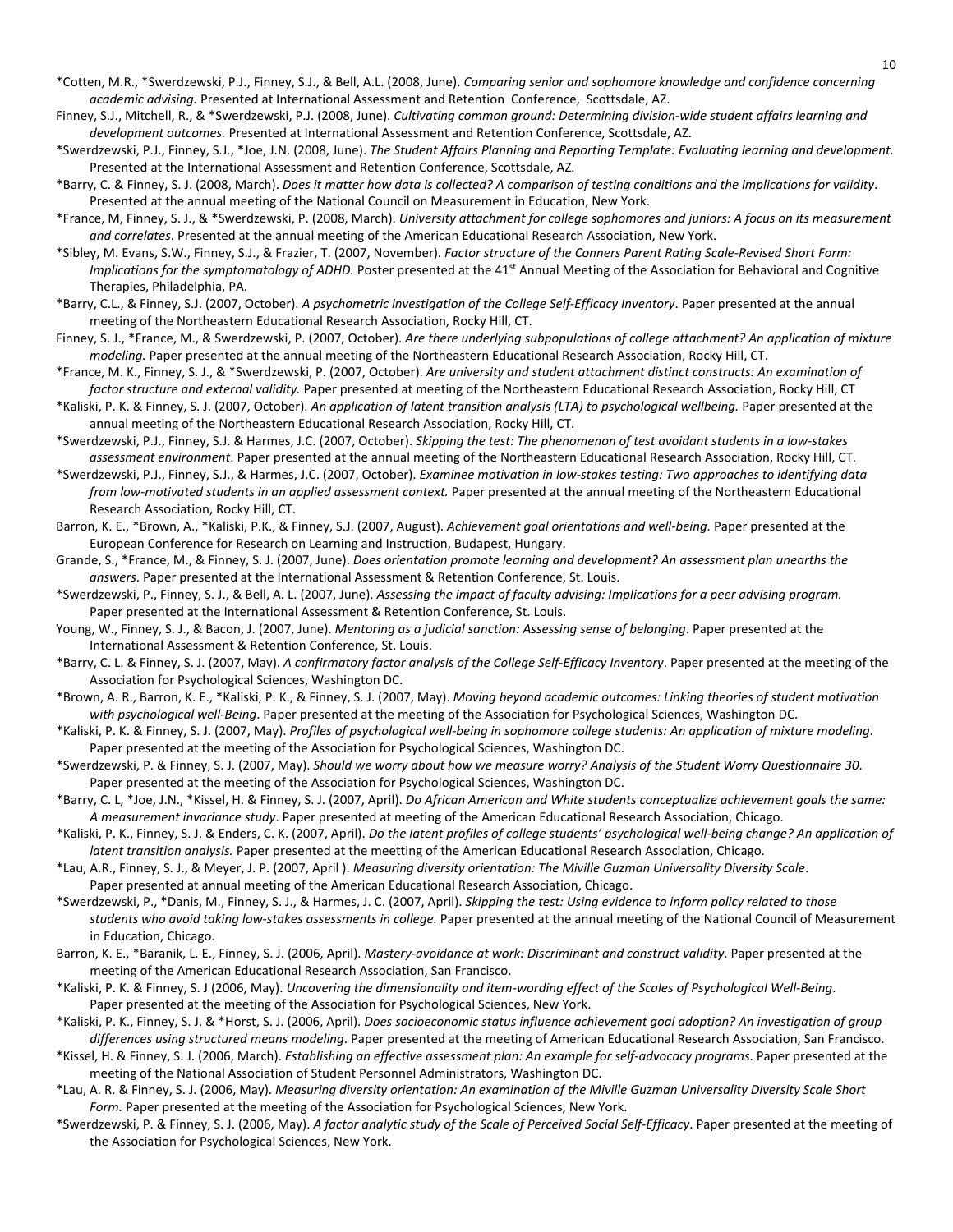- \*Grove, A. B., Evans, S. W., Finney, S. J., & Thompson, J. M. (2005, March). *Predicting barriers to children's mental health care: A path model*. Paper presented at the meeting of the Eastern Psychological Association, Boston.
- \*Baranik, L.E., Barron, K.E., Finney, S.J., & Sundre, D.A. (2005, April). *A comparison of general vs. specific measures of*
- *achievement goal orientation*. Paper presented at the meeting of the American Educational Research Association, Montreal, Canada. \*Horst, S.J., Finney, S.J., & Barron, K.E. (2005, April). *Validity evidence for a measure of social goal orientation.* Paper presented at the meeting of the American Educational Research Association, Montreal, Canada.
- Miller, B. K., & Finney, S. J. (2005, April). *Confirmatory factor analyses of the Equity Preference Questionnaire.* Paper presented at the annual meeting of the Society of Industrial and Organizational Psychology, Los Angeles, CA.
- \*Masse, C., Finney, S. J. & Schraw, G. (2005, August). *Components of the Test Anxiety Inventory: A confirmatory factor analysis*. Paper presented at the annual meeting of the American Psychological Association.
- \*Baranik, L., Barron, K.E., Finney, S.J., & Sundre, D.A. (2004). *Specificity of achievement goal measures: An empirical investigation comparing general vs. specific measures.* Paper presented at meeting of the Virginia Psychological Association, Roanoke, VA.
- \*Fairchild, A.J., \*Horst, S. J., Finney, S. J., & Barron, K. E. (2004, April). *Evaluating validity evidence for the Academic Motivation Scale: Investigating both new and existing Data.* Paper presented at the annual meeting of the American Educational Research Association, San Diego.
- Enders, C. E., & Finney, S. J. (2003, April). *Examining the sensitivity of fit indices to model misspecification and complexity when modeling Likert data: An examination of recommended cutoffs*. Paper presented at annual meeting of American Educational Research Association, Chicago.
- \*Davis, S. L., & Finney, S. J. (2003, April). *Examining the psychometric properties of the Cross Cultural Adaptability Inventory .* Paper presented at the annual meeting of the American Educational Research Association, Chicago.
- Finney, S. J. & \*Davis, S. L. (2003, April). *Examining the invariance of the Achievement Goal Questionnaire across gender* Paper presented at the annual meeting of the American Educational Research Association, Chicago.*.*
- Barron, K. E., Finney, S. J., \*Davis, S. L., & \*Owens, K. M. (2003, April). *Achievement goal pursuits: Are different goals activated and more beneficial in different types of academic situations?* Paper presented at the annual meeting of the American Educational Research Association, Chicago.
- Sundre, D. L. & Finney, S. J. (2002, April). *Enhancing the validity and value of learning assessment: Furthering the development of a motivation scale*. Paper presented at the annual meeting of the American Educational Research Association, New Orleans.
- Finney, S. J., & Schraw, G. J. (2001, April). *Measuring statistics self-efficacy*. Paper presented at the annual meeting of the American Educational Research Association, Seattle.
- Finney, S. J. (2000, April). *The meaning of success for students in statistical methods courses: A phenomenological study*. Paper presented at the annual meeting of the American Educational Research Association, New Orleans.
- Bandalos, D. J., Finney, S. J., & Geske, J. A. (1999, April). *Modeling statistics achievement: The influences of metacognitive awareness, effort, test anxiety, and academic goal orientation*. Paper presented at the annual meeting of the American Educational Research Association, Montreal.
- Finney, S. J., Smith, R. W., & Wise, S. L. (1999, April). *The effects of judgment-based stratum classifications on the efficiency of stratum scored CATs.* Paper presented at the annual meeting of the National Council of Measurement in Education Research, Montreal.
- Schraw, G. J., & Finney, S. J. (1999, April). *A critique of Frick's "Good-effort Criterion" for accepting the null hypothesis.* Paper presented at the annual meeting of the American Educational Research Association, Montreal.
- Roos, L. L., Wise, S. L. & Finney, S. J. (1998, April). *Comparing restricted and unrestricted self-adapted testing as alternatives to computerized adaptive testing.* Paper presented at the annual meeting of the National Council on Measurement in Education, San Diego.
- Wise, S.L., Freeman, S.A., Finney, S.J., Enders, C.K. & Severance, D. (1997, March). *The accuracy of examinee judgments of relative item difficulty: Implications for computerized adaptive testing*. Paper presented at meeting of National Council on Measurement in Education, Chicago.

#### **SERVICE:**

Editorial Boards:

*Educational and Psychological Measurement Educational Assessment International Journal of Testing Journal of Educational Psychology Journal of Experimental Education Practical Assessment, Research and Evaluation*

Ad hoc reviewer for several journals

Associate Director: Center for Assessment and Research Studies

Coordinator, Quantitative Psychology Concentration of Psychological Sciences MA program (2002 – 2016)

Member: Assessment & Measurement Ph.D. program committee at JMU

Member: Psychological Sciences M.A. program committees at JMU

Member: Student Affairs Assessment Advisory Council at JMU

Committee member or board of directors for various professional organizations

#### **PROFESSIONAL ORGANIZATIONS:**

American Educational Research Association (AERA) AERA Division D: Measurement & Research Methodology AERA Special Interest Group: Structural Equation Modeling AERA Special Interest Group: Measurement and Assessment in Higher Education Association for the Assessment of Learning in Higher Education (AALHE) American College Personnel Association (ACPA)